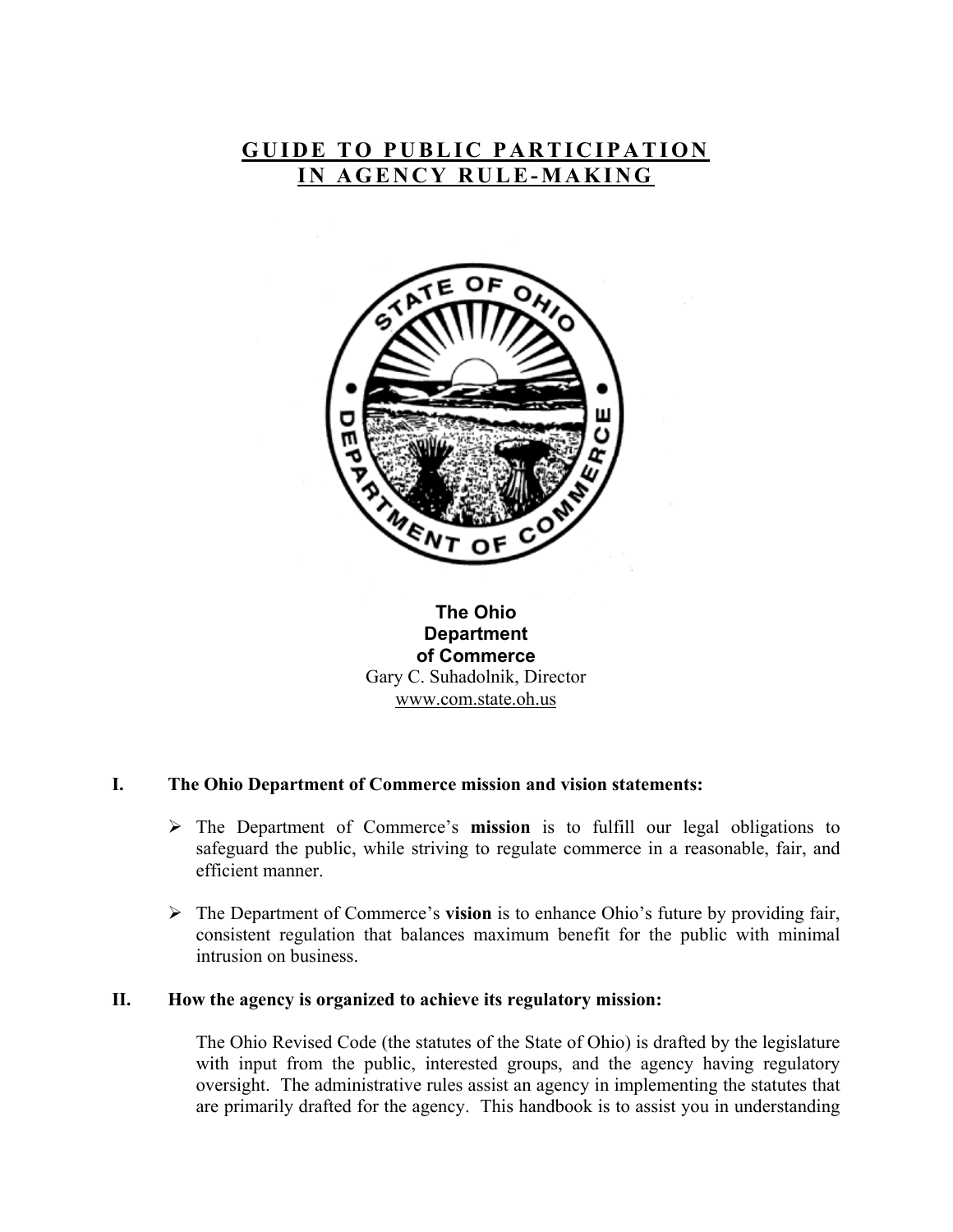the administrative rules process with regard to the various divisions within the Department of Commerce. Please keep in mind that this material is an overview of the respective statutes, and that it cannot replace a more detailed review of the statutory provisions themselves.

#### **Division of Administration 77 South High Street, 23rd Floor Columbus, Ohio 43215-6123**

This division is the service entity for Commerce. Housed in Administration are Communications, Computer Services, Fiscal, Human Resources, Records Management, Legislative, Legal, and Quality/Training. The contact for the Division of Administration regarding the rule making process is Ryan R. Augsburger, chief legislative liaison. Mr. Augsburger can be contacted by phone at (614) 644-8341 or by e-mail at [Ryan.Augsburger@com.state.oh.us.](mailto:Ryan.Augsburger@com.state.oh.us)

#### **Division of Financial Institutions 77 South High Street, 21st Floor Columbus, Ohio 43215-6120**

This division is responsible for the examination, supervision, and regulation of Ohiochartered banks, savings and loans, savings banks, and credit unions. It is also responsible for licensing finance companies, pawnbrokers, mortgage brokers, credit service organizations, check cashing services, precious metals dealers, and premium finance companies. The contact for the Division of Financial Institutions is James F. Hunt, Jr., division legal counsel. Mr. Hunt can be contacted by phone at (614) 466- 6434 or by e-mail at jfhunt@com.state.oh.us. The following citations refer to statutory provisions which grant rule-making authority to the Division of Financial Institutions: *R.C. 1121.03, R.C. 1733.41, R.C. 1761.04, R.C. 1163.24, R.C. 1155.20, R.C. 1359.09, R.C. 1315.27, R.C. 1315.43, R.C. 4712.14, R.C. 1321.77, R.C. 1322.12, R.C. 1321.54, R.C. 4727.13, R.C. 4728.10, R.C. 1321.10, R.C. 1121.05, R.C. 1733.412, R.C. 1155.18, and R.C. 1163.22.*

### **Division of Industrial Compliance 6606 Tussing Road P.O. Box 4009 Reynoldsburg, Ohio 43068-9009**

This division houses four bureaus. The Bureau of Construction Compliance includes Industrialized Units, Plumbing, Pressure Piping, and the Structural and Electrical Permit and Plan Approval Sections. The Bureau of Operations and Maintenance houses the Backflow, Bedding and Upholstered Furniture, and the Boiler and Elevator Inspection Sections. The Bureau of Licensing and Certification includes the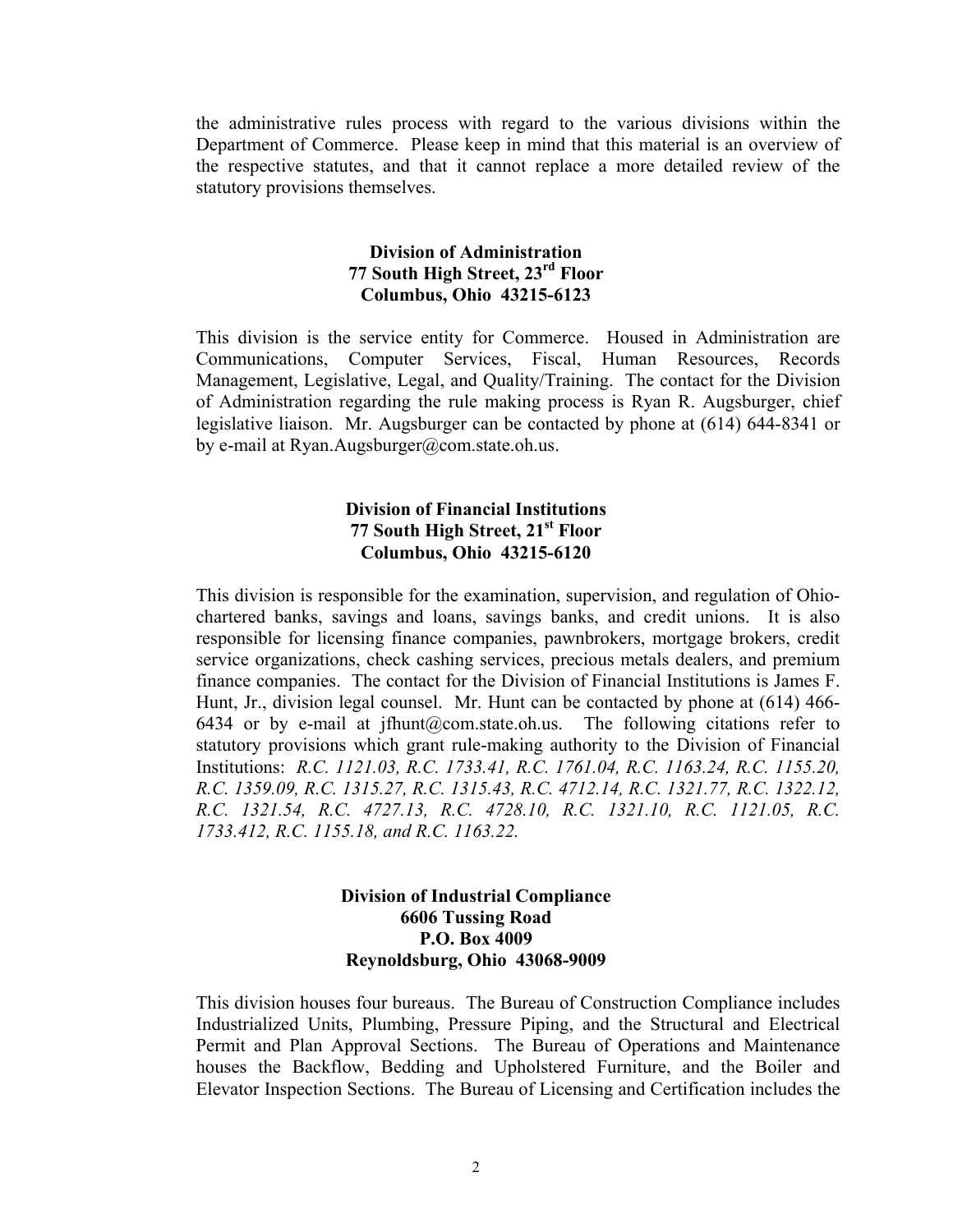Steam Engineers Section. The division also registers travel agents/tour promoters. In addition, the Division of State Fire Marshal's Bureau of Underground Storage Tank Regulations (BUSTR), the Board of Building Standards, the Board of Building Appeals, the Ohio Construction Industry Examining Board, and the Ski-Tramway Board are housed within this division. The contact for Industrial Compliance is William E. Leber, division legal counsel. Mr. Leber can be contacted at (614) 728 5974 or by e-mail at [bill.leber@com.state.oh.us.](mailto:bill.leber@com.state.oh.us) The following citations refer to statutory provisions which grant rule-making authority to the Division of Industrial Compliance: *R.C. 3703.02, R.C. 3703.06, R.C. 3713.04, R.C. 4105.12, R.C. 4105.13, R.C. 4739/05, R.C. 4739.09, and R.C. 4739.12.*

#### **Division of Labor and Worker Safety 50 West Broad Street, Suite 2800 Columbus, OH 43215**

The Division of Labor and Worker Safety administers and enforces Ohio's prevailing wage, minimum wage, and minor labor laws. Additionally, it provides comprehensive consultation services to public and private entities in an effort to make Ohio workplaces free from safety hazards.

Ohio's prevailing wage law applies to construction projects undertaken by public authorities and requires them to pay the locally prevailing wages to workers on the project. The division's field staff conducts routine inspections of workplaces throughout the state, providing information and educating employers and employees on their rights and responsibilities, and pursues those employers who violate the law. They also ensure compliance with the labor laws, investigate complaints, and pursues those employers who violate the law.

The division also maintains the Public Employment Risk Reduction Program (PERRP) and the On-Site Program. PERRP provides "no fee, no risk" on-site safety inspection, safety training and hazard recognition at an employer's request for all public employees except firefighters, peace officers, EMTs, paramedics and correctional officers in county and municipal facilities.

The contact person for Labor and Worker Safety is Gordon J. Gatien, Superintendent. Mr. Gatien can be contacted by telephone at (614) 995-5869 or by e-mail at [Gordon.gatien@wagehour.com.state.oh.us.](mailto:Gordon.gatien@wagehour.com.state.oh.us) The following citations refer to statutory provisions which grant rule-making authority to the Division of Labor and Worker Safety: *R.C. 4111 and R.C. 4115.*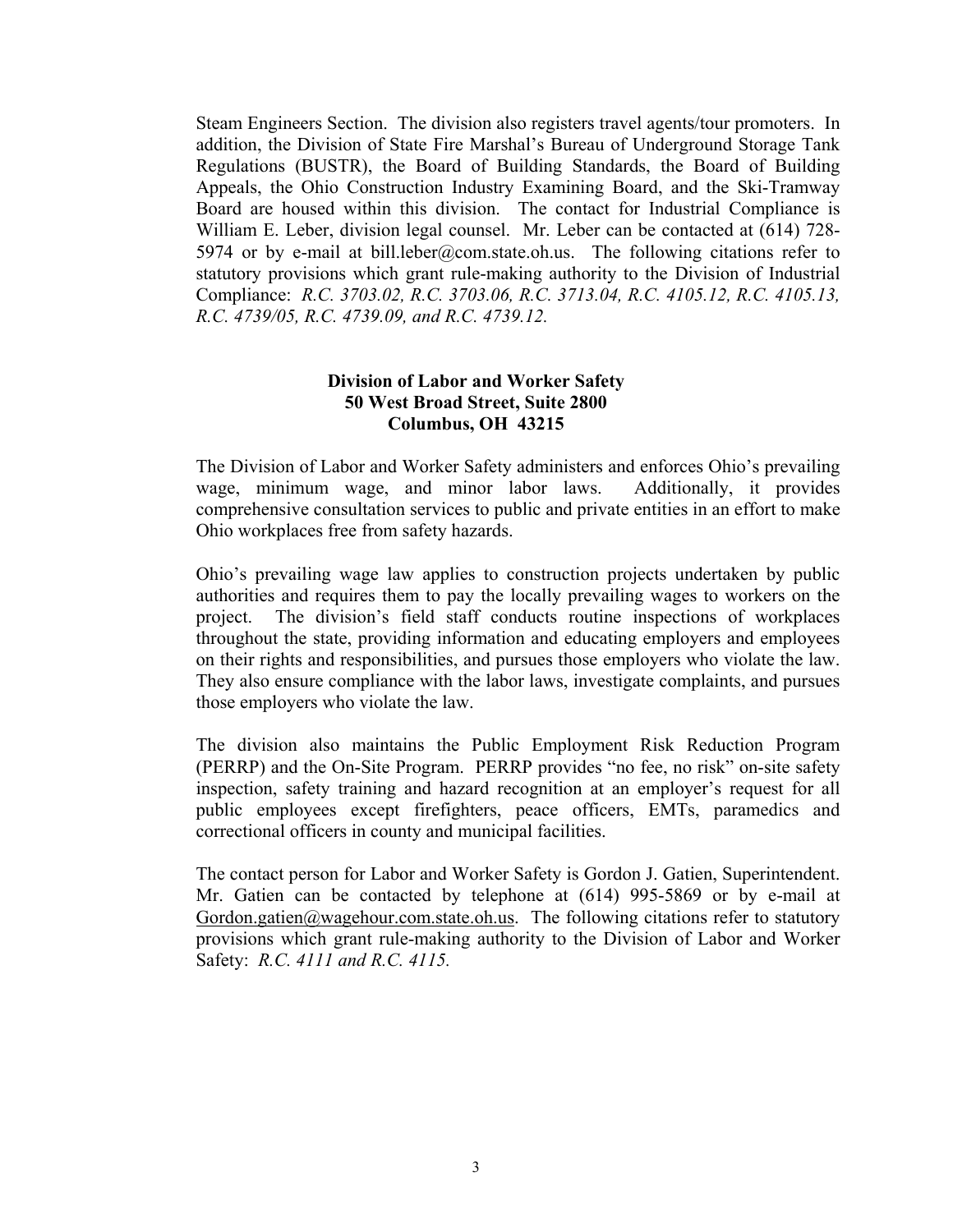#### **Division of Liquor Control 6606 Tussing Road P.O. Box 4005 Reynoldsburg, Ohio 43068-9005**

This division is responsible for controlling the manufacture, distribution, and sale of al alcoholic beverages in the state. As the sole purchaser and distributor of spirituous liquor, which is sold through contracted private agencies, the division generates significant sales and tax revenues for the state. Regulatory functions include the issuance of permits to the state's 24,000 privately owned and operated manufacturers, distributors, and retailers of alcoholic beverages, as well as industry compliance with the laws relating to the manufacture, importation, and distribution of beer and lowproof mixed beverages. This division is also in charge of the approval of any labels that are placed on bottles of beer and wine. The contact person for Liquor Control is Peter D. Patitsas, division legal counsel. Mr. Patitsas can be contacted by phone at (614) 644-2483 or by e-mail at [ppatitsa@com.state.oh.us](mailto:ppatitsa@com.state.oh.us). The following citations refer to statutory provisions which grant rule-making authority to the Division of Liquor Control: *R.C. 4301.101, R.C. 4301.102(B), R.C. 4301.14(A), and R.C. 4301.22*.

### **Division of Real Estate & Professional Licensing 77 South High Street, 20th Floor Columbus, Ohio 43215-6133**

This Division licenses and regulates real estate brokers and salespersons, certifies real estate appraisers and auctioneers, and registers foreign real estate brokers and salespersons, and certified appraisers. This division also registers active cemeteries and regulates private investigators and security guards. The contact person for Real Estate and Professional Licensing is Kristin E. Rosan, division legal counsel. Ms. Rosan can contacted by phone at (614) 466-5803 or by e-mail at [KERosan@com.state.oh.us](mailto:KERosan@com.state.oh.us). The following citations refer to statutory provisions which grant rule-making authority to the Division of Real Estate and Professional Licensing: *R.C. 4763.03, R.C. 4763.09, R.C. 4735.10, R.C. 5302.30, R.C. 4707.19, R.C. 4767.02, R.C. 4767.06, R.C. 4749.02, R.C. 4735.57, and R.C. 4735.73.*

#### **Division of Securities 77 South High Street, 22nd Floor Columbus, Ohio 43215-6131**

This division's mission is to provide the investing public with protection from unfair and fraudulent practices in the securities industry while at the same time promoting capital formation in Ohio. In addition to licensing securities salespersons and investment advisers, the division offers a broad spectrum of investor education materials. The term "security", under Ohio law, is broadly defined and includes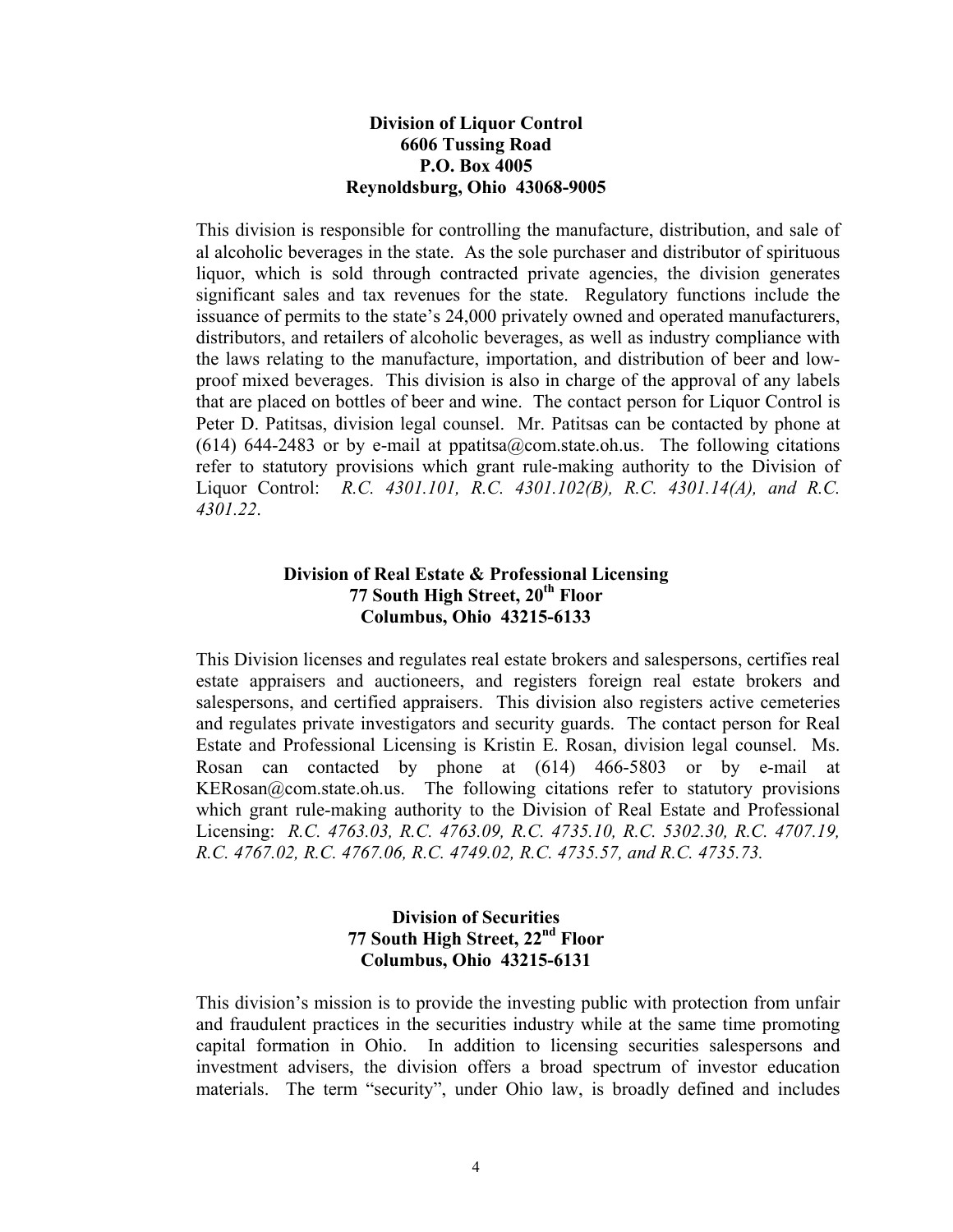stocks, bonds, debentures, options, commercial paper, and other types of debt and equity investments. The contact person for the division regarding the rule-making process is Debbie Dye Joyce, Commissioner of Securities. Commissioner Dye Joyce can be contacted by calling (614) 644-7435 or by sending an e-mail message to [debbie.dyejoyce@com.state.oh.us.](mailto:Debbie.dyejoyce@com.state.oh.us) Revised Code 1707.20 is the division's statutory authority for promulgating rules.

### **State Fire Marshal 8895 East Main Street Reynoldsburg, Ohio 43068**

This division houses the Ohio Fire Academy, the Investigations Bureau, the Fire Forensic Laboratory, the Fire Prevention Bureau, the Code Enforcement Bureau, and the Bureau of Underground Storage Tank Regulation (BUSTR). The State Fire Marshal's Office enforces the Ohio Fire Code, investigates the cause and origin of fires and explosions and conducts fire prevention programs. BUSTR regulates underground storage tanks. The contact person for the Fire Marshal's Office is Timothy C. Thompson, division legal counsel. Mr. Thompson can be contacted by phone at (614) 752-2073 or by e-mail at [tethomps@com.state.oh.us](mailto:tethomps@com.state.oh.us). The following list of citations refer to statutory provisions which grant rule-making authority to the Division of the State Fire Marshal: *R.C. 119.03, R.C. 3701.82, R.C. 3731.02, R.C. 3737.22(A)(1), R.C. 3737.82, R.C. 3737.83, R.C. 3737.84, R.C. 3737.842, R.C. 3737.85, R.C. 3737.86, R.C. 3741.14, R.C. 3743.05, R.C. 3743.18, R.C. 3750.12, R.C. 3737.88, R.C. 3737.881, R.C. 3737.882, R.C. 119.03.*

### **Division of Unclaimed Funds 77 South High Street, 20th Floor Columbus, Ohio 43215-6108**

This division is responsible for the collection, safekeeping, and return of monies designated as "unclaimed". Common sources of unclaimed funds include dormant bank accounts, unpaid insurance policies, unreturned utility and rent deposits, undelivered and uncashed dividends and shares of stock, uncashed checks, and forgotten layaway deposits. The contact person for Unclaimed Funds is Kimber L. Cole, division legal counsel. Ms. Cole can be contacted by phone at (614) 644-6226 or by e-mail at [KLCole@com.state.oh.us.](mailto:KLCole@com.state.oh.us) The following statutory citation grants rule-making authority to the Division of Unclaimed Funds: *R.C. 169.09*.

#### **III. The Ohio Department of Commerce has both internal and external processes in the promulgation of administrative rules.**

 $\triangleright$  Internal Process – Each division of the department must follow a three step process in promulgating administrative rules: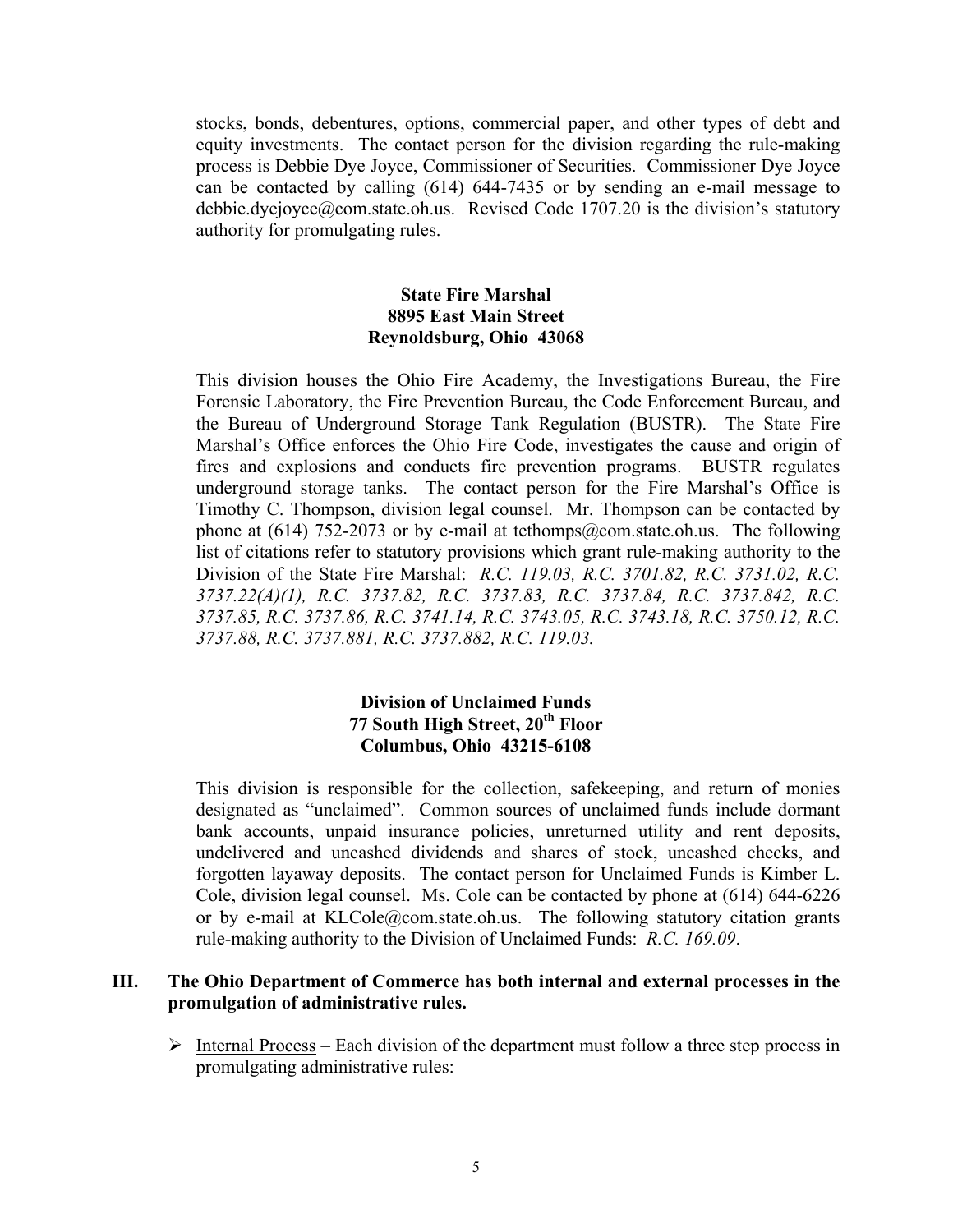- 1) Each division must receive approval from the Director for the proposed policy changes (Note: The Division of Financial Institutions is independent of the Director with regard to chartered financial institutions.).
- 2) Each division drafts its own rules and completes a rule summary and fiscal analysis for each rule drafted.
- 3) Once a draft is complete, the rule is forwarded to our division of Administration for approval by the Chief Legal Counsel, Chief of Policy, the Legislative Chief and ultimately by the Director. All rules must be approved by the administration one week before initial filing.
- $\triangleright$  External Process Once a draft administrative rule has gone through the Department's internal process, the division responsible for the rule does the following:
	- 1) Seeks comment from interested parties; "See Endnote"
	- 2) Reviews and considers interested party comments;
	- 3) Schedules a public hearing on the rule within 31 to 40 days from the initial filing of the rule;
	- 4) Provides public notice that a hearing on the rule will occur with specific information on the content, time, place and manner;
	- 5) Files the rule, fiscal analysis and rule summary in accordance to the Legislative Service Commission and Electronic Rule Filing requirements;
	- 6) Holds a public hearing and considers comments received during public hearing;
	- 7) Attend the Joint Committee on Agency Rule Review (JCARR); and
	- 8) Files the final administrative rule in accordance with Legislative Service Commission electronic rule filing system.

## **IV. Opportunities for public participation in the rulemaking process:**

The Ohio Department of Commerce cannot realize its regulatory mission without input from those sought to be regulated and from the public generally. Obtaining and integrating relevant input from the public is a critical element in producing effective rules.

- $\triangleright$  Opportunities for public participation may, depending on the particular departmental division and statutory process involved, include some or all of the following:
	- 1) Interested party review and comment;
	- 2) Public information sessions;
	- 3) Publication and response on agency web pages;
	- 4) Discussion with agency advisory groups;
	- 5) Discussion with groups representing industries regulated.
- $\triangleright$  Interested party review/comment and public notice and hearing are formal processes that are required by law. They allow members of the public and of the regulated community a chance to make comments for the official administrative record.